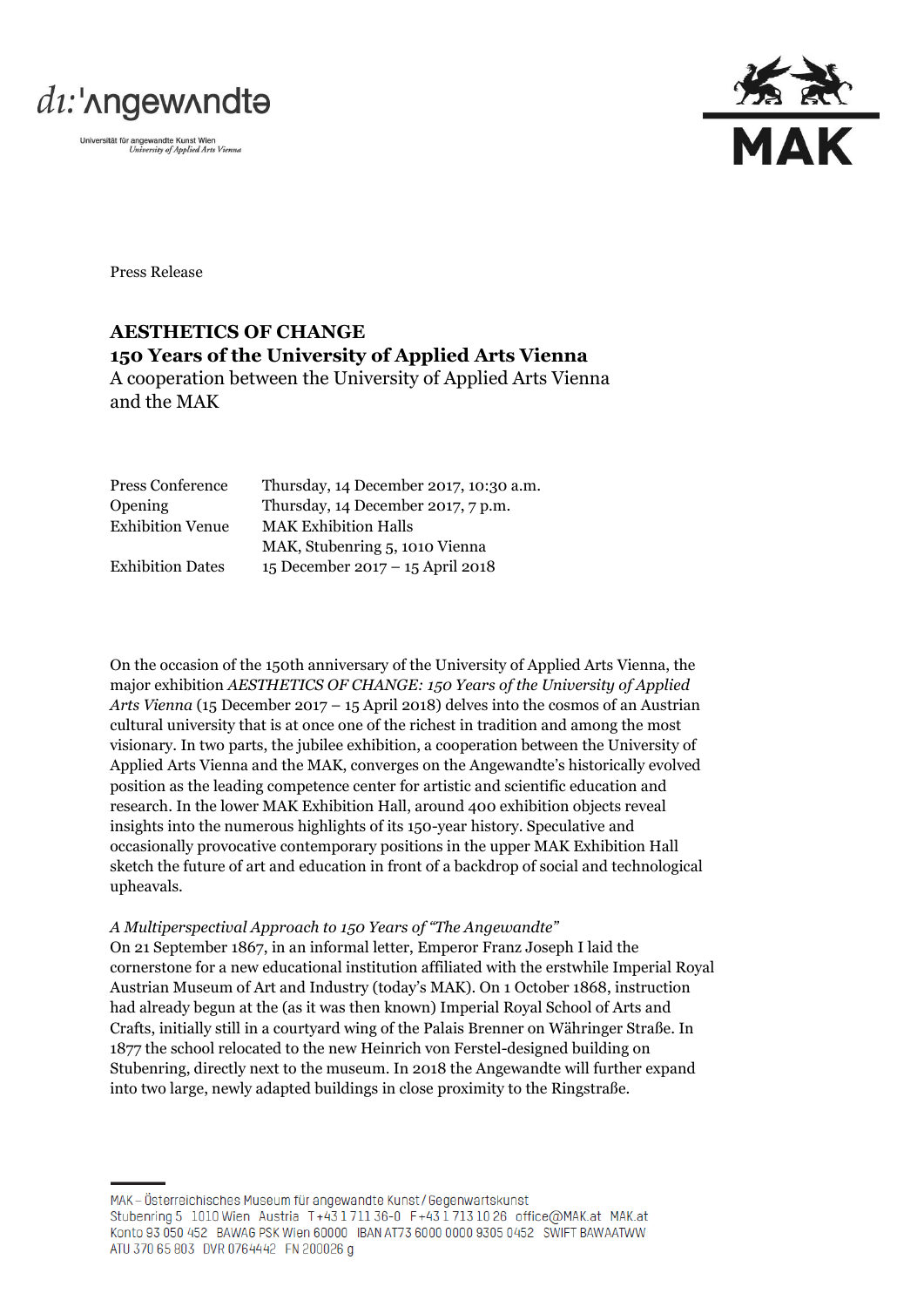# di:'nngewnndta

Universität für angewandte Kunst Wien<br>University of Applied Arts Vienna



Thousands of biographies from the realms of art, architecture, and design meanwhile have become associated with the Angewandte through teaching or studies. The graduates represent an amalgam of "stars" of art, architecture, and design history—from Gustav Klimt to Oskar Kokoschka and Maria Lassnig, from Josef Frank to Margarete Schütte-Lihotzky and Hans Hollein—and names heretofore unknown to the public at large. Many of the antecedent artists have scarcely been illuminated up to now—because they either did not pursue a market-oriented artistic career or switched to teaching or other functions.

In the part of the exhibition shown in the lower MAK Exhibition Hall and curated by Elisabeth Schmuttermeier (Curator, MAK Metal Collection and Wiener Werkstätte Archive) and Patrick Werkner (Professor and Head, Art Collection and Archive, University of Applied Arts Vienna), over 400 exhibition objects from the University's own collection and the MAK's collection, as well as items on loan, enable a multiperspectival view of the Angewandte's enormous output. The art and design collection of the University with its clear mission statement of documenting the work of teachers and graduates is contributing a broad cross-section of 300 objects. The MAK is supplementing this selection with numerous works by professors and graduates that were taken up into the MAK collection through the mid-1930s.

The visionary exhibition design by BWM Architects, in particular Johann Moser and Sanja Utech, yields a type of encyclopedia of the Angewandte. The alphabetical sequence of objects and themes allows exhibition visitors to forge their own connections in terms of the content.

A synthesis of history and present is provided by the heart of the presentation: The "genealogies" of courses across 150 years demonstrate the enormous differentiation in the educational offering from its origins through today. At the same time, at President Gerald Bast's invitation, all Angewandte departments are presenting themselves in short videos. Audio stations, videos, web stations, and a generous book table that provides glimpses into the Angewandte's extensive publishing activity complete the vista of the Angewandte's vital story, inextricably linked to political and social developments.

#### *Scenarios for the Future*

In the second part of the exhibition *AESTHETICS OF CHANGE: 150 Years of the University of Applied Arts Vienna*, in the upper MAK Exhibition Hall, the curatorial team of Peter Weibel (Professor emeritus, University of Applied Arts Vienna; Chairman, ZKM | Center for Art and Media, Karlsruhe) and Gerald Bast (President, University of Applied Arts Vienna) sketch theses for the future and advocate for a reorientation of education, art, and society.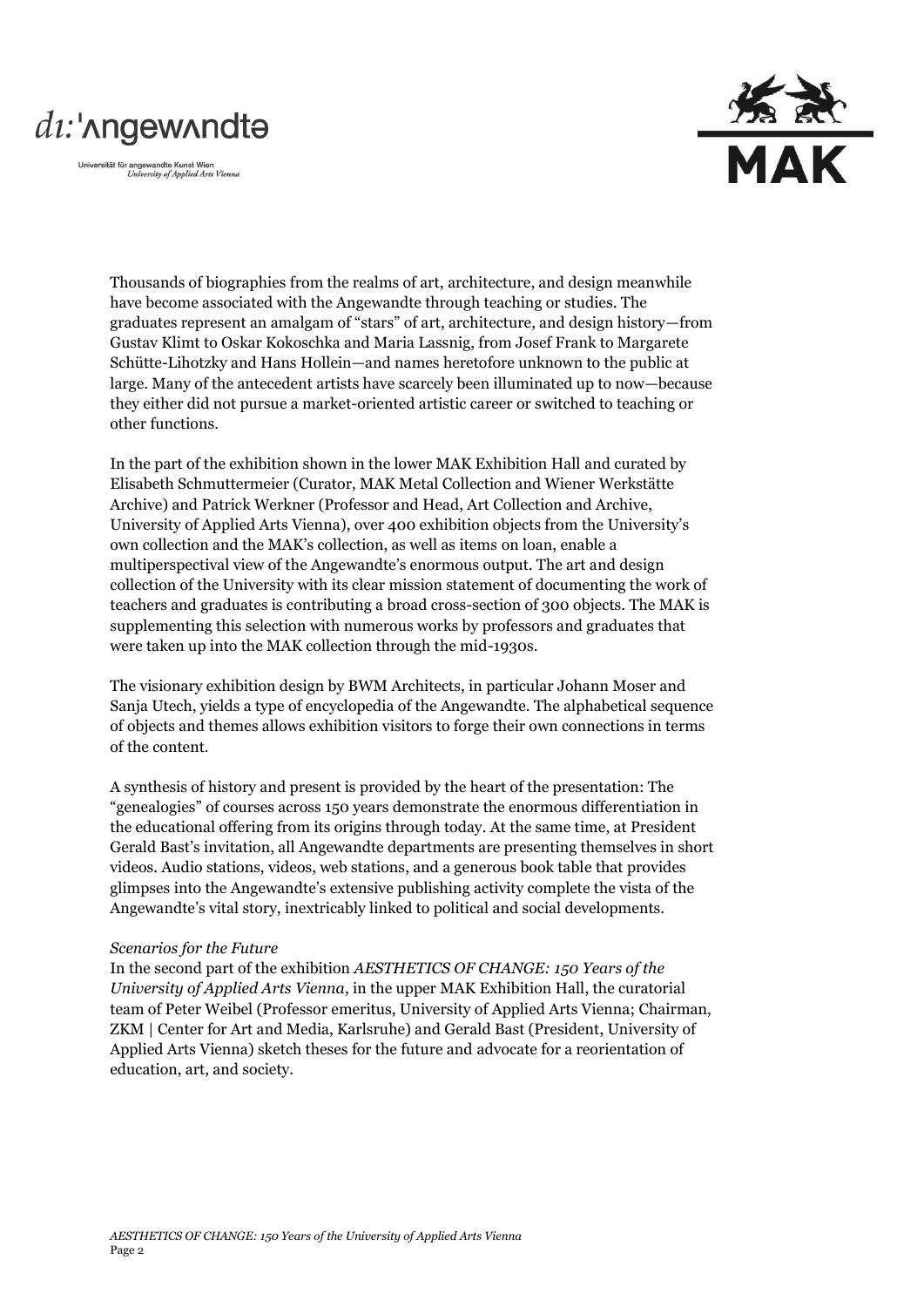# di:'nngewnndta

Universität für angewandte Kunst Wien<br>University of Applied Arts Vienna



From its inception—in keeping with its founding vision—the Angewandte was a locus of innovation, change, and critical reflection of one's own thought and action. Accordingly, the future-oriented part of the exhibition *AESTHETICS OF CHANGE* starts with the historical expansion of the arts into new media, materials, and methods, and their fusion. On display are works by Joseph Beuys, Hans Hollein, Peter Weibel, Alfons Schilling, Ruth Schnell, Anab Jain, and other personages, who from the 1960s on turned the Angewandte itself into a pioneer of decisive developments in the abovementioned broadening of the arts.

Three modern trends—the social turn, the technological turn, and the cultural turn constitute the framework for the exhibition setting. These trends are bundled into three chapters of thematic complexes. Positions of Austrian and international artists explore how these turns—i.e., change processes and future trends—are influencing education, art, and society.

Inter alia, with *Liquid Democracy* (2017), Angewandte graduate Monika Piorkowska questions the stability of Western democracy. The work *10.000 Moving Cities* (2010/2017) by Swiss media artist Marc Lee memorably visualizes global interconnectedness, while the installation *Lights Contacts* (2009) by artistic duo Scenocosme points out that change can only be initiated collectively.

The exhibition examines current and futuristic scientific approaches by means of striking visualizations of research findings. Topics include CrispR technology by Emmanuelle Charpentier and her team, Geoffrey Ozin's nanotechnology research, and findings from the migration and demographic research being done by the Wittgenstein Centre for Demography and Global Human Capital (IIASA, VID/ÖAW, WU).

The exhibition eventually culminates in the spectacular installation *The Future Room*, conceived by curators Weibel and Bast in collaboration with Ruth Schnell and Martin Kusch. A virtual knowledge space provides food for thought and shows visions of the future—simultaneously dystopian and utopian, a remarkable spatial experience is brought about by the latest technologies.

"The future is there, where we ourselves strive towards it," says curator Peter Weibel. In accordance with this notion, visitors are offered the opportunity to contribute their own ideas, visions, and wishes. The intent is to make the change of knowledge production and transfer tangible. For example, a virtual guide takes the place of white walls and classical types of texts. In the guise of a chatbot, it leads visitors through the exhibition and enables them to look up additional content on their mobile devices. A lot of information only becomes visible if visitors themselves take action.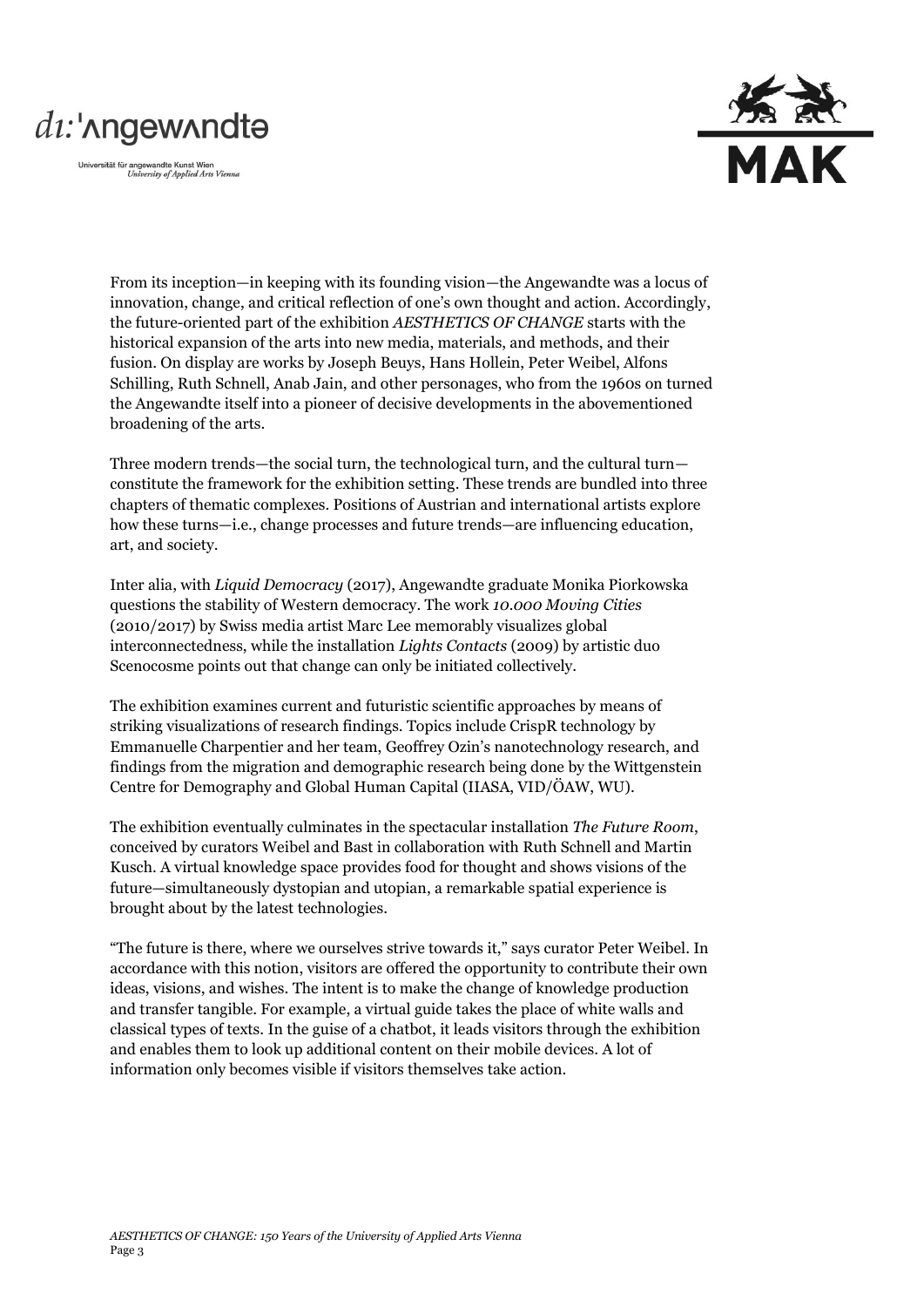# di:'nngewnndta

Universität für angewandte Kunst Wien<br>University of Applied Arts Vienna



Virgil Widrich and Stefan Unger of checkpointmedia and Pia Scharler and Gerhard Jordan of getusedtoit reinforce this aim with a design concept that deconstructs the exhibition space and transforms it through an interplay of light and dark. The focus of the staging is on decampment and upheaval. The spotlight is on the new; old structures dissolve in the darkness.

"Thus, while we are speculating about the future, we want to create an environment that comes into focus in the future through experimentation with creative competencies, novel approaches, and new technologies. The exhibition will increase awareness that the 21st century not only is bringing a technological revolution of historically unique dimensions, but also will be a century of creativity," is what curator Gerald Bast says about the exhibition *AESTHETICS OF CHANGE: 150 Years of the University of Applied Arts Vienna*.

The exhibition will be accompanied by the brochure *AESTHETICS OF CHANGE: 150 Years of the University of Applied Arts Vienna*, edited by Christoph Thun-Hohenstein, Gerald Bast, Elisabeth Schmuttermeier, Peter Weibel, Patrick Werkner. German/English, ca. 67 pages. Available at the MAK Ticket Desk and in the MAK Design Shop for 1.50  $\epsilon$ .

On the occasion of the 150th year since its founding, the Angewandte has published an anniversary book that shows how the experience and production of change have determined its identity through today: *150 Jahre Universität für angewandte Kunst Wien. Ästhetik der Veränderung*, edited by Gerald Bast, Anja Seipenbusch-Hufschmied, and Patrick Werkner. German, 483 pages with numerous color illustrations and detailed documentation. Published in the University of Applied Arts Vienna book series, edition Angewandte/Verlag De Gruyter, Vienna 2017.

Press photos on the exhibition are available for download at MAK.at/press.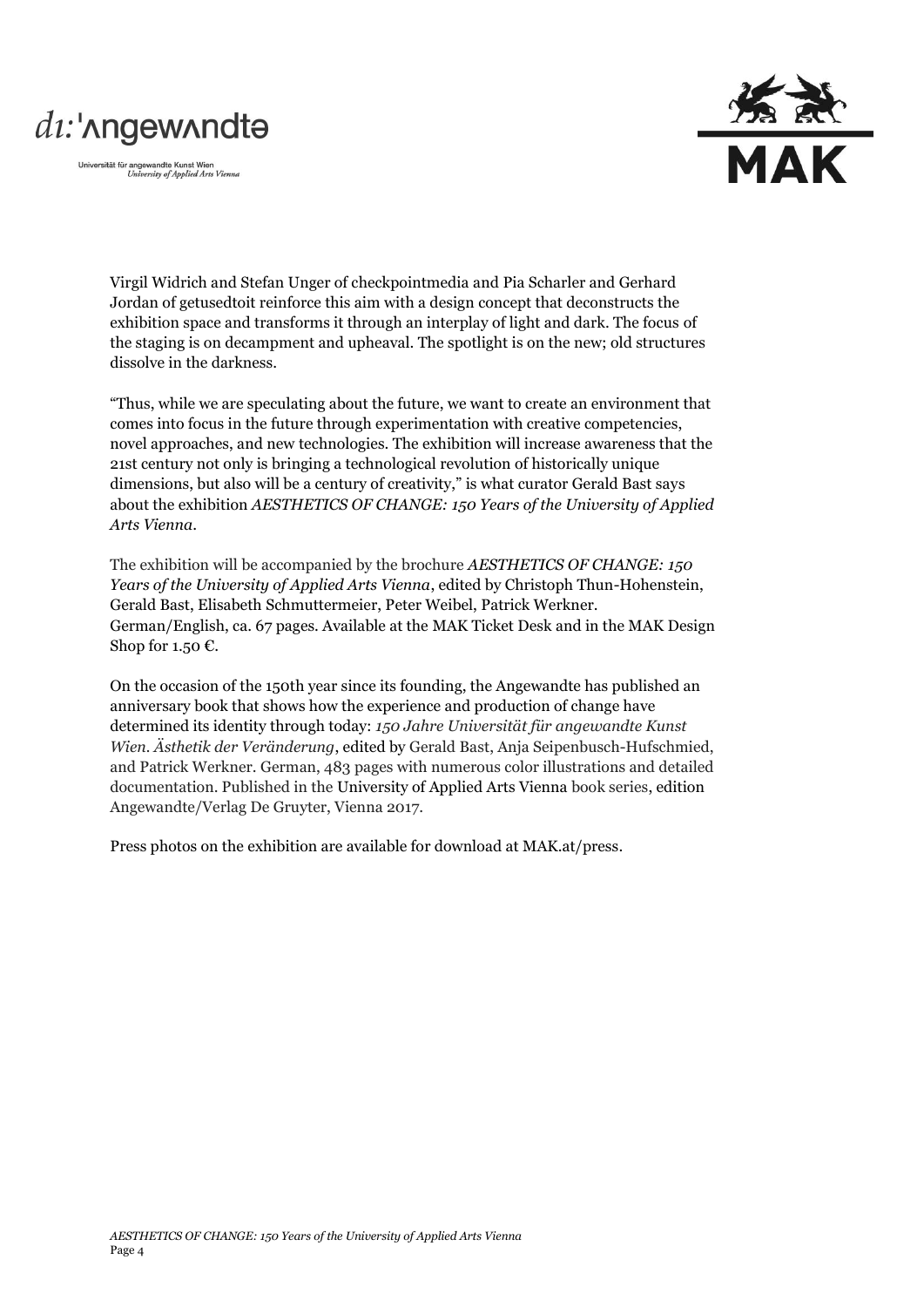



## **SUPPORTING PROGRAM**

**special and (con)genial** A diverse program with discussion events and numerous tour formats accompanies the exhibition, **especially also on Tuesday evenings!**

#### **GUIDED TOURS**

**Guided Tour of the Exhibition**  Every Sat, 4 p.m. (1 h) and every Sun, 2 p.m. (1.5 h)

## **Special Thematic Tours on Tuesdays**

2.1., 16.1., 6.2., 13.2., 20.3., 3.4.2018, 7 p.m. For more information: MAK.at/en/program/guided\_tours\_more

**Curators in Conversation: Gerald Bast and Peter Weibel** Sat, 16.12.2017, 2 p.m.

# **Curator-Guided Tours**

with **Patrick Werkner** Tue, 9.1.2018, 7 p.m. with **Elisabeth Schmuttermeier** Tue, 13.3.2018, 7 p.m.

#### **Expert-Guided Tours**

with **Heinz Adamek**, former university director, University of Applied Arts Vienna Tue, 30.1.2018, 7 p.m. with **Elisabeth Frottier**, Director of the Costumes and Fashion Collection, University of Applied Arts Vienna Tue, 27.2.2018, 7 p.m. with **Nikolaus Jantsch**, Painting and Animated Film, University of Applied Arts Vienna Tue, 27.3.2018, 7 p.m.

## **Dialogue Tour**

with **Gerald Bast**, curator, and **Janina Falkner**, New Concepts for Learning, MAK Tue, 20.2.2018 and 10.4.2018, 7 p.m.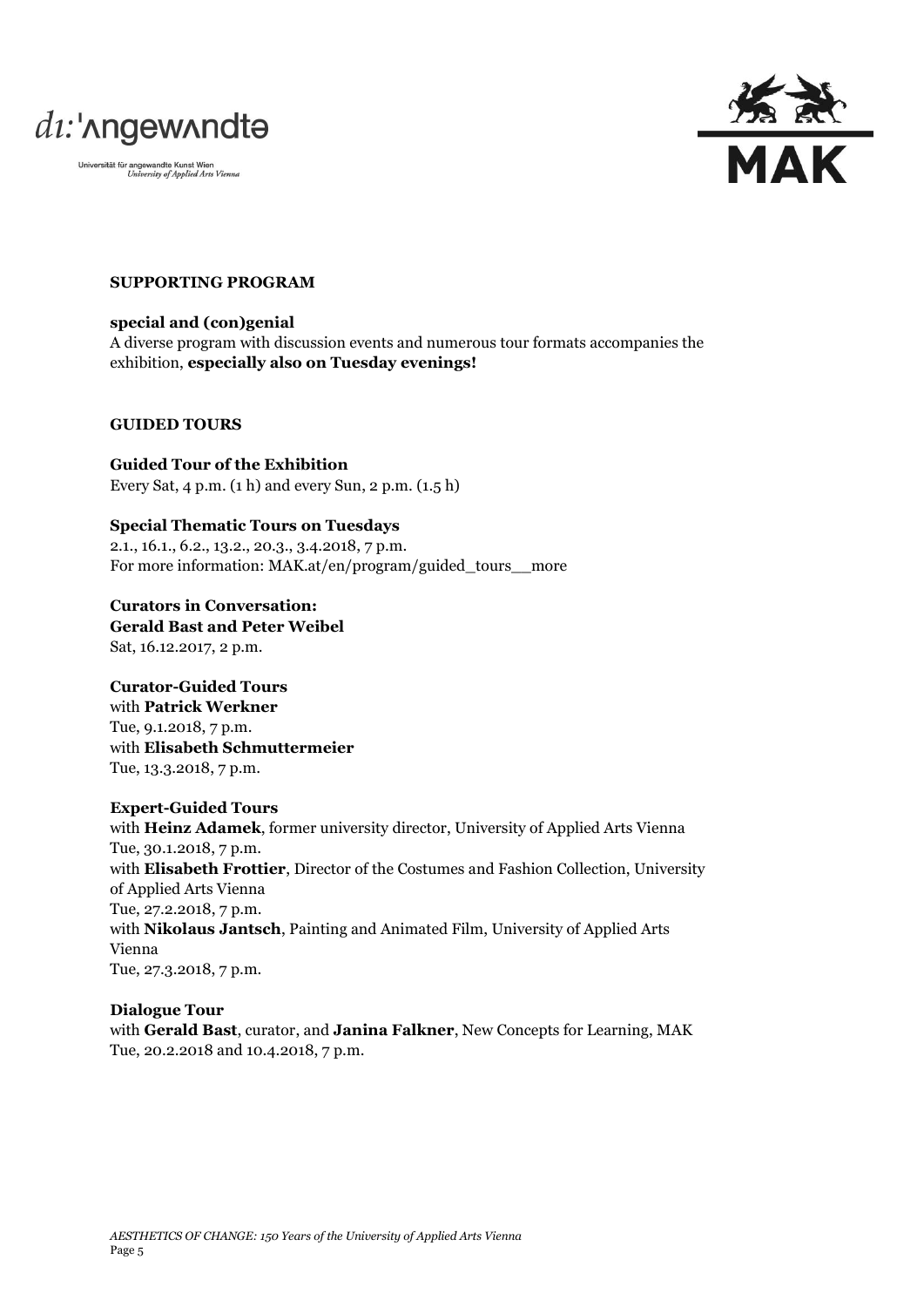



### **WEDNESDAYS AT THE MAK**

Guided tour, followed by further discussion at the restaurant Salonplafond im MAK Wed, 17.1. and 21.2.2018, 3 p.m.\*

#### **MAK FUTURE LAB**

A creative laboratory founded by the MAK that uses workshops, lectures, panel discussions, and other formats to generate interdisciplinary contributions towards a humane shaping and utilization of Digital Modernity. More information: MAK.at/en/mak\_future\_lab

## **HOW WILL WE EXIST?**

Keynote by Rénée Schroeder (Max F. Perutz Laboratories), followed by a panel discussion Tue, 23.1.2018, 7 p.m.

### **HOW WILL WE RESIST?**

Keynote address by the Center for Political Beauty, Berlin, followed by a panel discussion Tue, 7 p.m.

# **Finissage: LET'S TWIST**

Performance and panel discussion Sun, 15.4.2018, 2 p.m.

#### **PROGRAM FOR KIDS AND FAMILY**

**MAK Design Kids**  Workshop für 8- bis 12-Jährige (ohne Begleitperson) (unaccompanied) **Change, That's Us!** Sat, 17.2., 17.3., 7.4.2018, 2–4 p.m.\*

**MAK4FAMILY**  Workshop for the whole family (ages 4 and older) **150 Years—Hitched, Pitched, Applied!** Sat, 13.1., 10.2., 10.3., 14.4.2018, 2–4 p.m.\*

**MINI MAK Tour**  Guided tour for the whole family (ages 4 and older) **150 Years Angewandte in 60 Minutes** Sun, 18.3.2018, 11 p.m.\*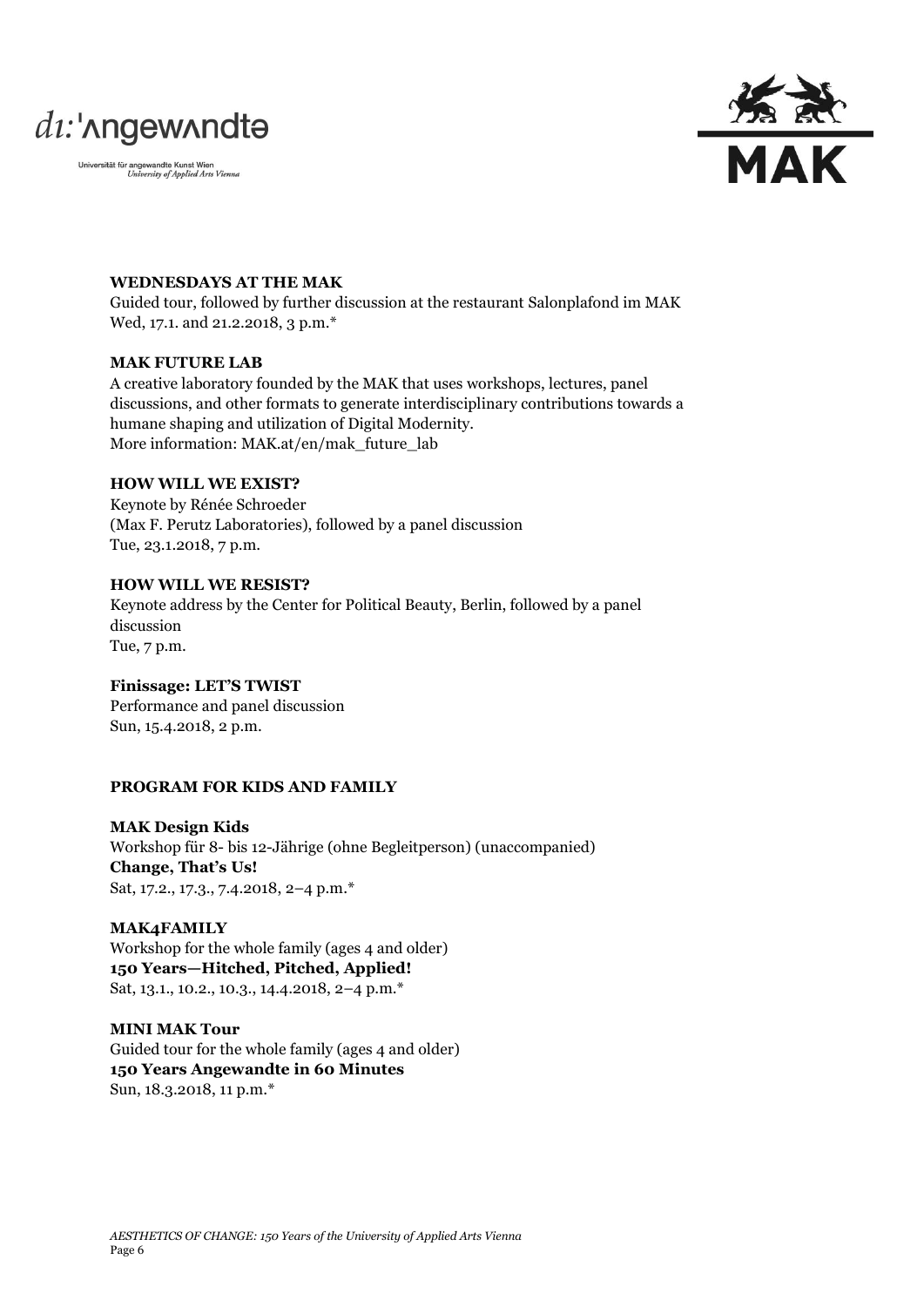



**MINI MAK Vacation Activities HAPPY BIRTHDAY — 150 Years of the Angewandte** Tue, 6.2. – Fri, 9.2.2018, 10:15 a.m.–12:30 p.m.

\*Register at [www.MAK.at/aesthetikderveraenderung](http://www.mak.at/aesthetikderveraenderung)

# **INTERACTIVE EXHIBITION GUIDE**

An interactive exhibition guide imparts interesting and entertaining facts about exhibition objects and artists in short texts, pictures, videos, and GIFs. Accessible around the clock and while on the go at [www.facebook.com/appliedguide](http://www.facebook.com/appliedguide)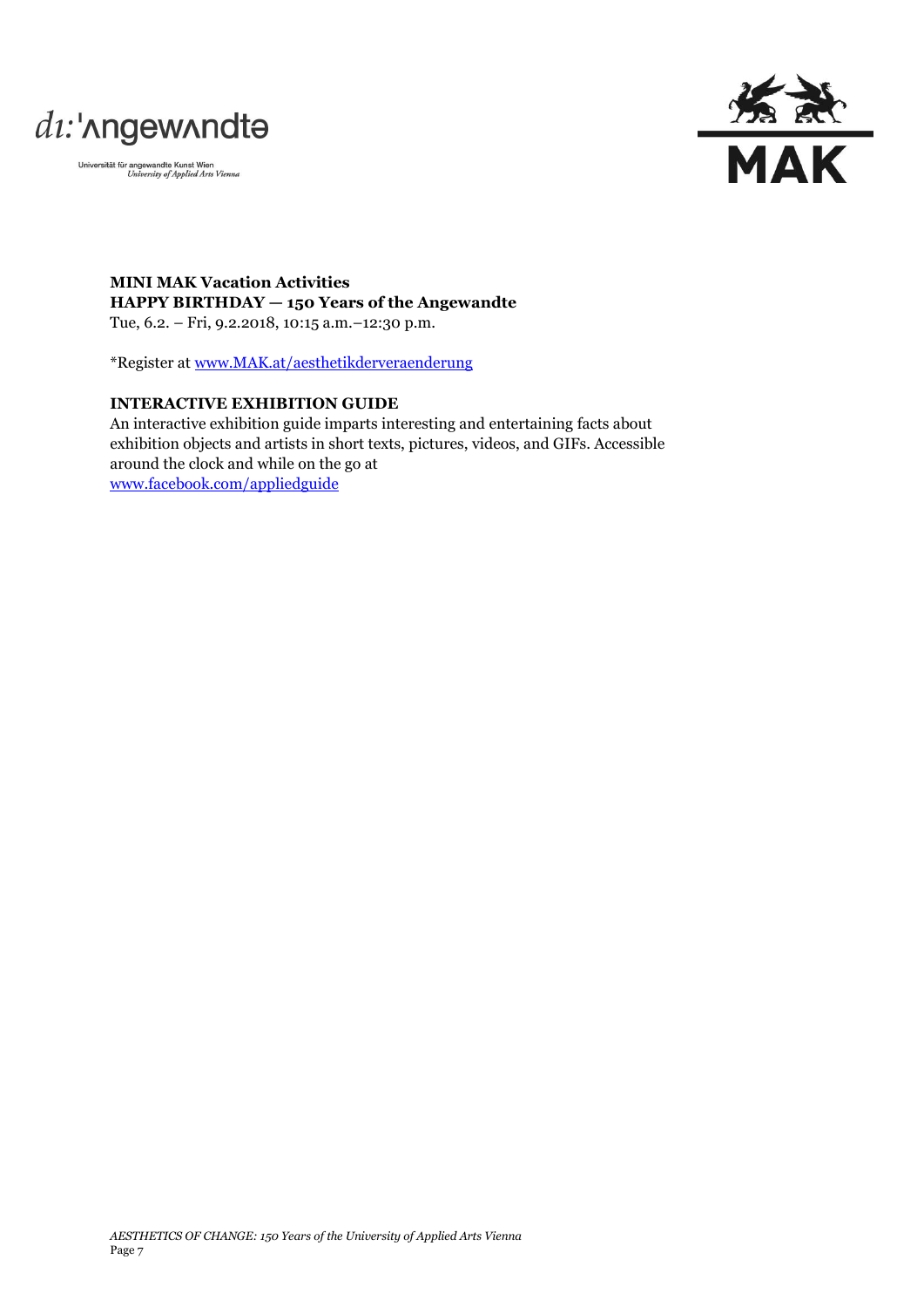



Press Data Sheet

# **AESTHETICS OF CHANGE 150 Years of the University of Applied Arts Vienna**

A cooperation between the University of Applied Arts Vienna and the MAK

| Press Conference        | Thursday, 14 December 2017, 10:30 a.m.                                                                                                                                                  |
|-------------------------|-----------------------------------------------------------------------------------------------------------------------------------------------------------------------------------------|
| Opening                 | Thursday, 14 December 2017, 7 p.m.                                                                                                                                                      |
| <b>Exhibition Venue</b> | <b>MAK Exhibition Halls</b>                                                                                                                                                             |
|                         | MAK, Stubenring 5, 1010 Vienna                                                                                                                                                          |
| <b>Exhibition Dates</b> | 15 December 2017 - 15 April 2018                                                                                                                                                        |
| <b>Opening Hours</b>    | Tue 10 a.m. - 10 p.m., Wed-Sun 10 a.m. - 6 p.m.                                                                                                                                         |
|                         | Free admission on Tuesdays from 6-10 p.m.                                                                                                                                               |
| Curators                | Elisabeth Schmuttermeier, Curator, MAK Metal Collection and<br>Wiener Werkstätte Archive                                                                                                |
|                         | Patrick Werkner, Professor and Head, Art Collection and<br>Archive, University of Applied Arts Vienna                                                                                   |
|                         | Gerald Bast, President, University of Applied Arts Vienna<br>Peter Weibel, Professor (emer.), University of Applied Arts<br>Vienna; Chairman, ZKM   Center for Art and Media, Karlsruhe |
| <b>MAK Admission</b>    | € 9.90 / Reduced € 7.50 / Family Ticket € 13<br>Free admission for children and teens under 19                                                                                          |
|                         | From 1 Jan 2018:                                                                                                                                                                        |
|                         | € 12 / Reduced € 9 / Family Ticket € 15                                                                                                                                                 |
|                         | Every Tuesday from 6-10 p.m. admission $\epsilon_5$                                                                                                                                     |
| <b>MAK Press Office</b> | Judith Anna Schwarz-Jungmann (Head)                                                                                                                                                     |
|                         | Sandra Hell-Ghignone                                                                                                                                                                    |
|                         | Lara Steinhäußer                                                                                                                                                                        |
|                         | <b>Agnes Wyskitensky</b>                                                                                                                                                                |
|                         | $T + 43171136 - 233, -229, -212$                                                                                                                                                        |
|                         | presse@MAK.at                                                                                                                                                                           |
|                         | www.MAK.at                                                                                                                                                                              |